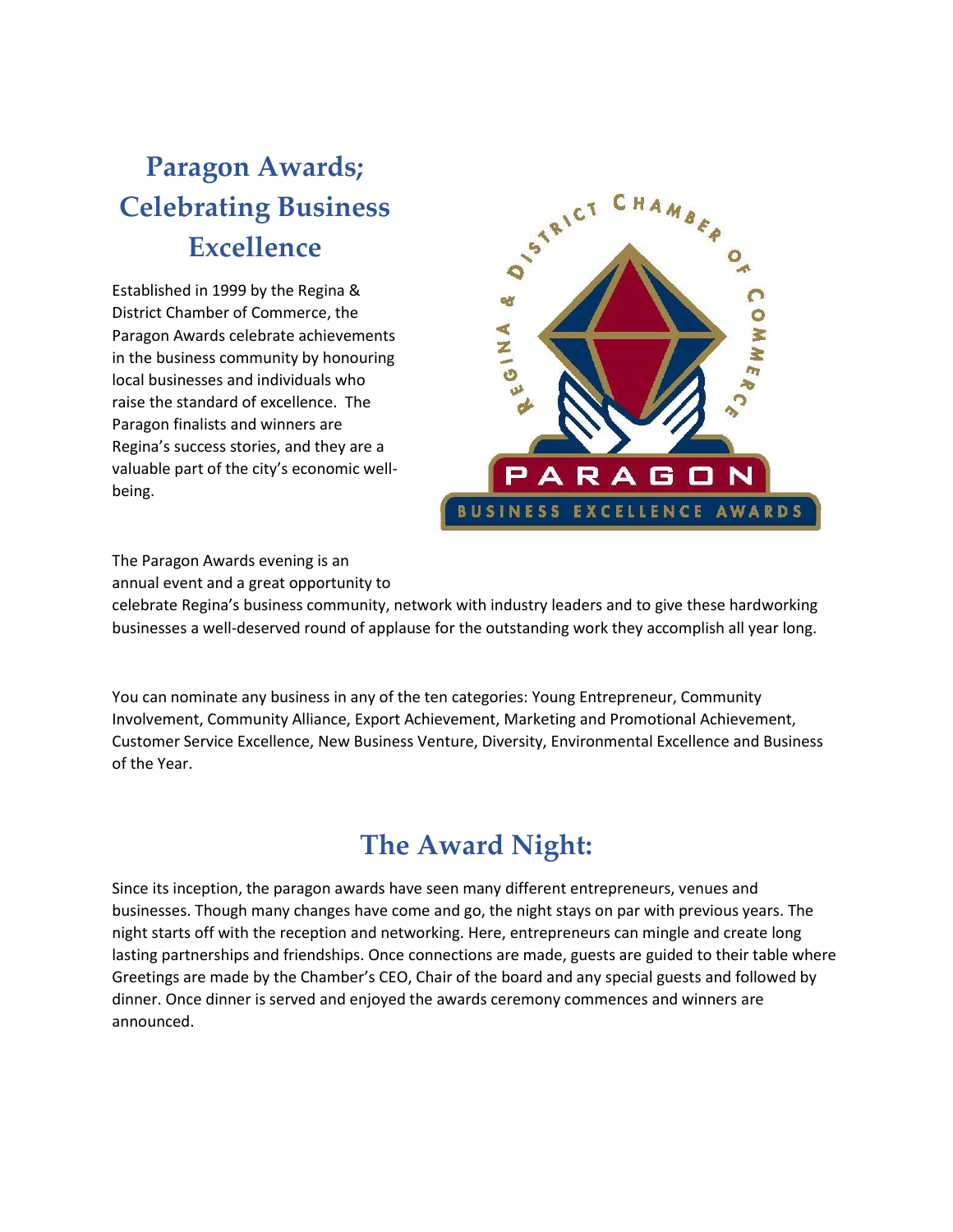## **The Award Process:**

The award process begins with nominations which are solicited from the business community for the annual paragon awards. Once the nominations were received, application forms were sent to the nominees. Completed applications, references and a consent form were returned to the chamber by a certain date.

The applications are then processed to see if they met all requirements. It is possible some of the applications were rejected if deemed not to have met the basic requirements. The applications were then sent to a panel of judges from our local business community for grading. Each question on the application has a different level of importance: the judges are not aware of the weighted rankings. Once the judges completed the grading process, the applications are sent to MNP for tabulation.

MNP then calculates and establishes a final grade for each applicant. The top 3 finalists are then notified and publicized. The winners of each award are kept confidential by MNP and are only revealed the night of the event. The people privy to the results are two individuals from MNP and a producer from CTV who prepares the videos for the event; neither the chamber staff, the paragon committee, the judges nor the chamber board of directors are aware of the winners.

We hope to see you at the next paragon awards!

## **Award Categories:**

## **Young Entrepreneur:**

This award will be presented to a young person who has established or expanded a business. The applicant must be 35 or under as of a certain date

## **Community Involvement:**

This award recognizes a business or organization that has made an outstanding contribution to the community by the donation of time or services or by providing financial support to community activities.

## **Community Alliance:**

This award recognizes an outstanding contribution to the community by means of a partnership between a non-profit group or charity and a business.

## **Marketing and Promotional Achievement:**

This award recognizes outstanding innovation and creativity in a marketing or promotional campaign. The campaign could be to promote a service, business or product.

#### **Export Achievement:**

This award recognizes exceptional performance in exporting Saskatchewan goods and services nationally and/or internationally.

## **Customer Service Excellence:**

This award is to be presented to the business or organization that consistently demonstrates a high level of commitment to customer service and satisfaction over a prolonged period.